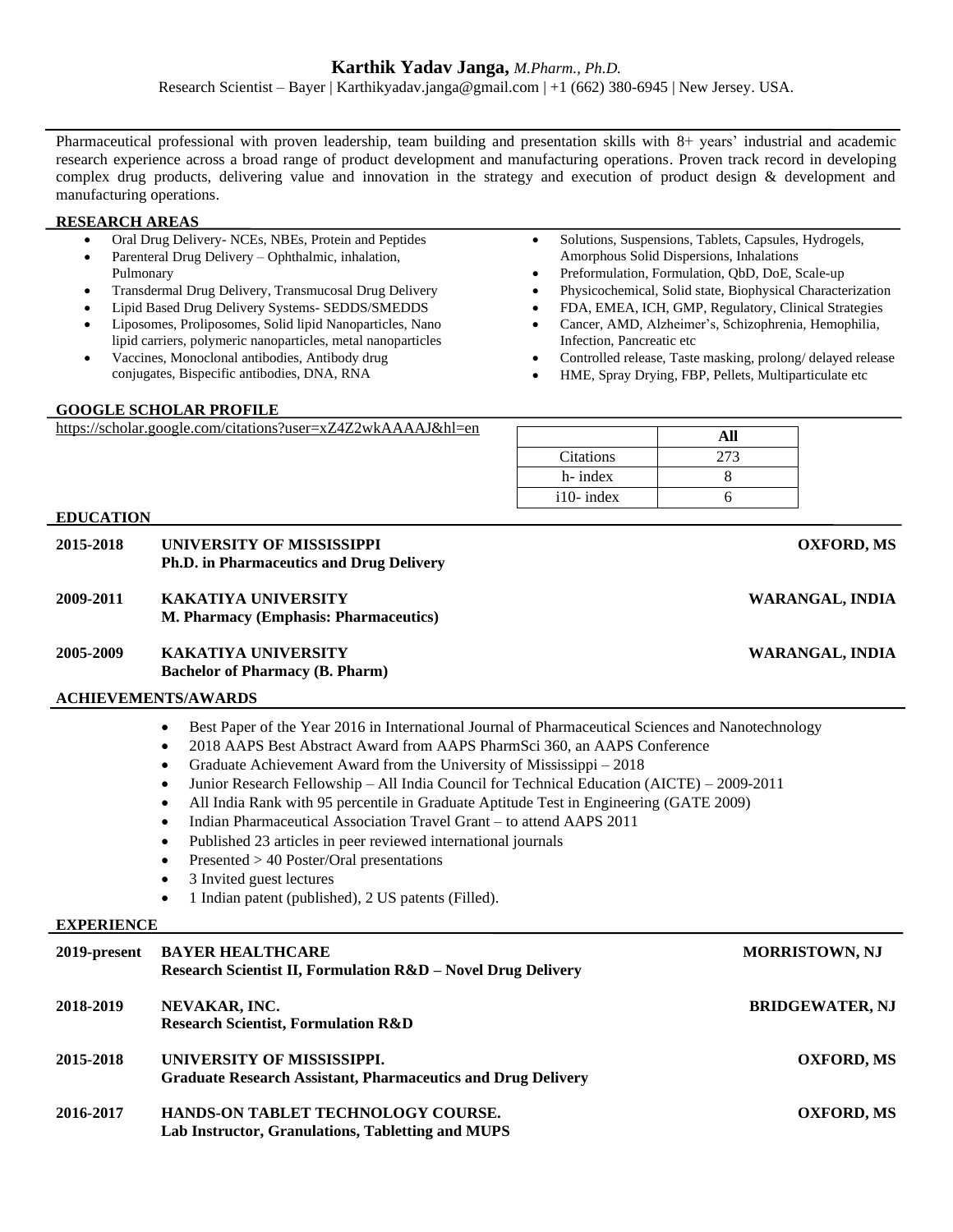Research Scientist – Bayer | Karthikyadav.janga@gmail.com | +1 (662) 380-6945 | New Jersey. USA.

- **2014-2015 KAKATIYA UNIVERSITY & DAEWOONG PHARMACEUITCALS PVT LTD WARANGAL, INDIA Assistant Project Coordinator, Formulation R & D**
- **2013-2014 ALPHAMED FORMULATIONS PVT LTD (now ASPEN PHARMACARE) HYDERABAD, INDIA Research Assistant, Formulation and Analytical R & D**
- **2012-2013 KAKATIYA INSITUTE OF PHARMACEUTICAL SCIENCES WARANGAL, INDIA Assistant Professor– Dept. of Pharmaceutics**

### **INVITED GUEST LECTURES**

- *New Formulation Paradigms for Improved Ocular Pharmacotherapeutics* GITAM UNIVERISTY. India. 2018
- **Novel Drug Delivery Strategies for the Improved Ocular Pharmacotherapy –** Talla Padmavathi College of Pharmacy. India - 2017
- **Advanced Drug Delivery Approaches for the Efficient Ocular Pharmacotherapy –** St. Peter's Institute of Pharmaceutical Sciences. India – 2017

### **PEER REVIEWER**

- AAPS PharmSciTech
- Journal of Drug Delivery and Industrial Pharmacy
- Drug Development and Industrial Pharmacy
- Cogent Medicine
- SciTechnol Journals
- Journal of Bioequivalence and Bioavailability

### **PATENTS (Total 3 Patents – 2 Patents under review and 1 published)**

- US 62/853,597, filled May 28th, 2019
- US 62/741,728, filled October 5th, 2018
- Bazedoxifene Proliposomal Delivery Systems and Preparations Thereof, IP 6362/CHE/2014, published July 1st, 2016.

# **PUBLICATIONS (23 publications)**

#### **Corresponding Author**

- **1.** Lipid nanoparticles of zaleplon for improved oral delivery by Box-Behnken design: optimization, *in vitro* and *in vivo* evaluation. N Dudhipala, **KY Janga**. *Drug Dev Ind Pharm.* 2017; 43(7): 1205-1214.
- **2.** Biopharmaceutical and Preclinical Studies of Zaleplon as Semisolid Dispersions with Self-emulsifying Lipid Surfactants for Oral Delivery. N Dudhipala, A Narala, D Suram, **KY Janga**. IJPSN. 2016; 9(1): 3102-3111. (**Best Paper of the Year Award**)
- **3.** Competence of raloxifene hydrochloride loaded liquisolid compacts for improved dissolution and intestinal permeation. DR Komala, **KY Janga**, R Jukanti, S Bandari, M Vijayagopal. *J Drug Deliv Sci Technol.* 2015; 30(A): 232-241.

#### **Main Author**

- **4.** Gellan gum based sol-to-gel transforming system of natamycin transfersomes improves topical ocular delivery. **KY Janga**, A Tatke, N Dudhipala, SP Balguri, MM Ibrahim, DN Maria, MM Jablonski, S Majumdar. *JPET.* Mar 14, 2019. DOI: <https://doi.org/10.1124/jpet.119.256446>
- **5.** Ion-sensitive *in situ* hydrogels of natamycin bilosomes for enhanced and prolonged ocular pharmacotherapy: *in vitro* permeability, cytotoxicity and *in vivo* evaluation. **KY Janga**, A Tatke, SP Balguri, SP Lamichanne, MM Ibrahim, DN Maria, MM Jablonski, S Majumdar. *Artif Cells Nanomed Biotechnol.* 2018; 46(1): 1039-1050.
- **6.** Retina compatible interactions and effective modulation of blood ocular barrier P-gp activity by third-generation inhibitors improve the ocular penetration of loperamide. **KY Janga**, A Tatke, S Shukla, SP Lamichhane, B Avula, X Wang, MM Jablonski, IA Khan, S Majumdar. *J Pharm Sci*. 2018; 107(8): 2128-2135.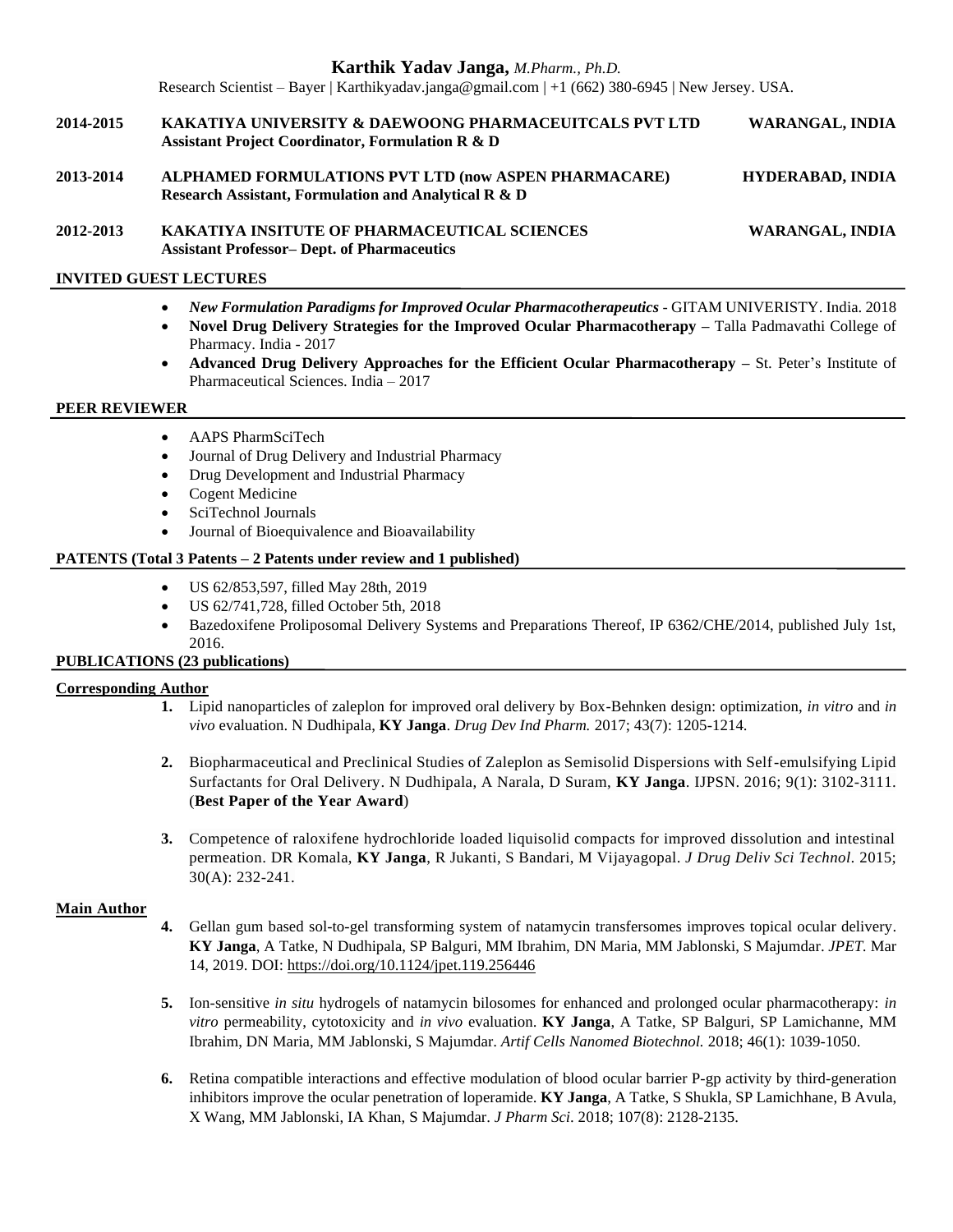Research Scientist – Bayer | Karthikyadav.janga@gmail.com | +1 (662) 380-6945 | New Jersey. USA.

- **7.** Photostability Issues in Pharmaceutical Dosage Forms and Photostabilization. **KY Janga**, T King, N Ji, S Sarabu, G Shadambikar, S Sawant, P Xu, MA Repka, SN Murthy. *AAPS PharmSciTech.* 2018; 19(1): 48-59.
- **8.** P-glycoprotein restricts ocular penetration of loperamide across the blood-ocular barriers: a comparative study in Mdr1a knock-out and wild type sprague dawley rats. A Tatke, **KY Janga**, B Avula, X Wang, MM Jablonski, IA Khan, S Majumdar. *AAPS PharmSciTech.* 2018; 19(4): 1662-1671.
- **9.** In situ absorption and relative bioavailability studies of zaleplon loaded self-nanoemulsifying powders. **KY Janga**, R Jukanti, S Sunkavalli, A Velpula, S Bandari, P Kandadi, PR Veerareddy. *J Microencapsul*. 2013; 30(2): 161-172.
- **10.** Bioavailability enhancement of zaleplon via proliposomes: Role of surface charge. **KY Janga**, R Jukanti, A Velpula, S Sunkavalli, S Bandari, P Kandadi, PR Veerareddy. *Eur J Pharm Biopharm*. 2012; 80(2): 347-357.

#### **Author**

- **11.** Melt-cast films significantly enhance triamcinolone acetonide delivery to the deeper ocular tissues. A Tatke, N Dudhipala, **KY Janga**, B Soneta, B Avula, S Majumdar. *Pharmaceutics.* 2019; 11(4): 158.
- **12.** In situ gel of triamcinolone acetonide-loaded solid lipid nanoparticles for improved topical ocular delivery: Tear kinetics and ocular disposition studies. A Tatke, N Dudhipala, **KY Janga**, SP Balguri, B Avula, M Jablonski, S Majumdar. *Nanomaterials.* 2019; 9(1): 33.
- **13.** Comparative study of nisoldipine-loaded nanostructured lipid carriers and solid lipid nanoparticles for oral delivery: preparation, characterization, permeation and pharmacokinetic evaluation. N Dudhipala, **KY Janga**, T Gorre. *Artif Cells Nanomed Biotechnol.* 2018; 46(2): 616-625.
- **14.** Micronized zaleplon delivery via orodispersible film and orodispersible tablets. P Manda, C Popescu, A Juluri, **KY Janga**, PR Kakulamarri, S Narishetty, SN Murthy, MA Repka. *AAPS PharmSciTech*. 2018; 19(3): 1358-1366.
- **15.** Melt-cast noninvasive ocular inserts for posterior segment drug delivery. SP Balguri, GR Adelli, A Tatke, **KY Janga**, P Bhagav, S Majumdar. *J Pharm Sci.* 2017;106(12): 3515-3523.
- **16.** Ocular disposition of ciprofloxacin from topical, PEGylated nanostructured lipid carriers: Effect of molecular weight and density of poly (ethylene) glycol. SP Balguri, GR Adelli, **KY Janga**, P Bhagav, S Majumdar. *Int J Pharm.* 2017; 529(1-2): 32-43.
- **17.** Preparation and characterization of docetaxel self-nanoemulsifying powders (SNEPs): A strategy for improved oral delivery. S Sunkavalli, BB Eedara, **KY Janga**, A Velpula, R Jukanti, S Bandari. *KOREAN J CHEM ENG*. 2016; 33(3): 1115–1124.
- **18.** Amoxycillin trihydrate floating-bioadhesive drug delivery system for eradication of Helicobacter pylori: Preparation, in vitro and ex vivo evaluation. N Dudhipala, A Narala, **KY Janga**, R Bomma. *J Bioequiv Availab*. 2016; 8(3): 118-124.
- **19.** Enhanced dissolution efficiency of zaleplon solid dispersions via modified β-cyclodextrin molecular inclusion complexes. C Popescu, P Manda, A Juluri, **KY Janga**, M Cidda, SN Murthy. *J. Pharm Pharm Scien*. 2015; 1(1): 12-21.
- **20.** Proliposome powders for enhanced intestinal absorption and bioavailability of raloxifene hydrochloride: effect of surface charge. A Velpula, R Jukanti, **KY Janga**, S Sunkavalli, S Bandari, P Kandadi, PR Veerareddy. *Drug Dev Ind Pharm*. 2013; 39(12): 1895-1906.
- **21.** Enhanced intestinal absorption and bioavailability of raloxifene hydrochloride via lyophilized solid lipid nanoparticles. M Burraa, R Jukanti, **KY Janga**, S Sunkavalli, A Velpula, S Ampati, KN Jayaveera. *ADV POWDER TECHNOL*. 2013; 24(1): 393-402.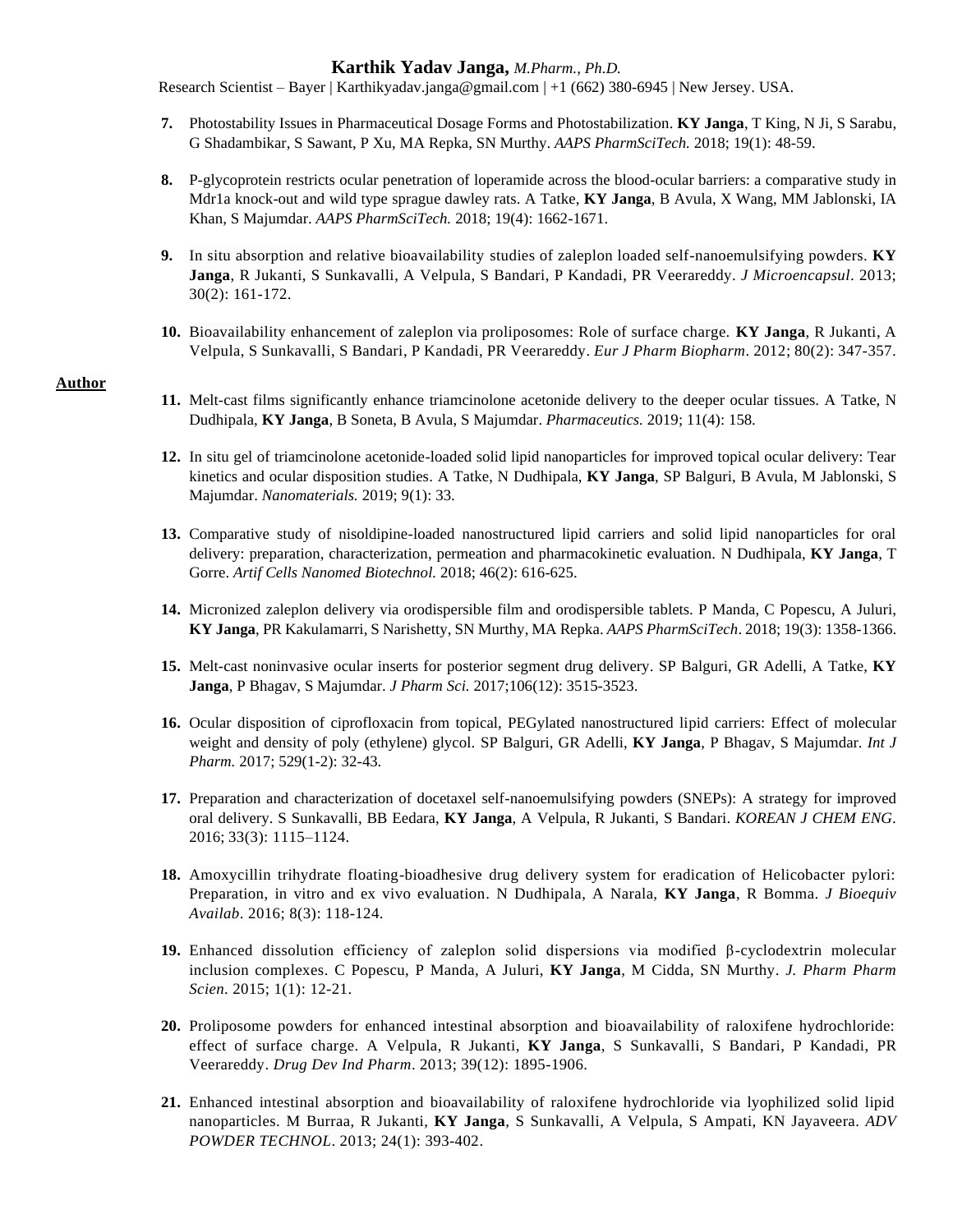Research Scientist – Bayer | Karthikyadav.janga@gmail.com | +1 (662) 380-6945 | New Jersey. USA.

- **22.** Development and characterization of ramipril loaded Solid self nanoemulsifying drug delivery system (SNEDDS) for improved oral delivery of lipophilic drugs. M Kasturi, S Agrawal, **KY Janga**. *IJPBA*. 2015; 6(6): 10-17.
- **23.** Self nano emulsifying drug delivery system of ramipril: formulation and *in vitro* evaluation. M Kasturi, S Agrawal, **KY Janga**. *Int J Pharm Pharm Sci*. 2016; 8(4): 291-296.

### **POSTER/ORAL PRESENTATION (> 40 Posters; Selected listed below)**

- **1.** Topical delivery of specific MRP inhibitors improve blood-ocular penetration of substrates: Formulation, ocular distribution, and retinal compatibility studies. C Sweeney, **KY Janga**, A Tatke, B Soneta, N Dudhipala, X Wang, MM Jablonski, S Majumdar. *AAPS annual meeting and exposition*. 2019 held at San Antonio, Texas, USA.
- **2.** Intraocular delivery of triamcinolone acetonide protransfersome gel by trans-eyelid application for improved delivery. **KY Janga**, A Tatke, T Mehraj, N Dudhipala, B Avula, S Majumdar. *AAPS annual meeting and exposition*. 2019 held at San Antonio, Texas, USA.
- **3.** Effective Modulation of P-gp Activity in the Blood Ocular Barriers by Topically Administered Specific Inhibitors Improved Blood-Ocular Penetration of Anticancer Drug. **KY Janga**, C Sweeney, A Tatke, B Soneta, N Dudhipala, B Avula, X Wang, MM Jablonski, S Majumdar. *AAPS annual meeting and exposition*. 2018 held at Walter E Washington convention center, Washington DC, USA.
- **4.** *MRP1* Efflux Protein expression restricts the penetration of Methotrexate across the blood ocular barriers: Effect of specific inhibitors. **KY Janga**, S Sennapati, A Tatke, B Soneta, C Sweeney, N Dudhipala, B Avula, X Wang, MM Jablonski, S Majumdar. *AAPS annual meeting and exposition*. 2018 held at Walter E Washington convention center, Washington DC, USA. (**Best Abstract Award**)
- **5.** Combination polymeric matrix films for sustained ocular delivery of Triamcinolone Acetonide Development and physico-chemical evaluation. A Tatke, **KY Janga**, B Soneta, S Majumdar. *AAPS annual meeting and exposition*. 2018 held at Walter E Washington convention center, Washington DC, USA.
- **6.** The Impact of P-gp on the Blood Ocular Transportation of Paclitaxel in Wild Type and *Mdr 1A* Knock Out Sprague Dawley Rats. **KY Janga**, A Tatke, S Shukla, B Avula, S Majumdar. *AAPS annual meeting and exposition*. 2017 held at San Diego. California. USA.
- **7.** Improved Permeation of Paclitaxel Across the Blood Aqueous Barrier by Modulating the P-gp Expression with Specific Inhibitors. **KY Janga**, A Tatke, S Shukla, B Avula, S Majumdar. *AAPS annual meeting and exposition*. 2017 held at San Diego. California. USA.
- **8.** Inhibition of *MRP 1* Efflux Protein Expression at Blood Ocular Barriers with Specific Inhibitor for Improved Ocular Penetration of Fluorescein. **KY Janga**, A Tatke, S Shukla, S Majumdar. University of Mississippi, *AAPS annual meeting and exposition*. 2017 held at San Diego. California. USA.
- **9.** Electrolyte Triggered *In situ* Hydrogels of Natamycin Bilosomes for Enhanced and Prolonged Ocular Pharmacotherapy. **KY Janga**, A Tatke, SP Balguri, MM Ibrahim, DN Maria, MM Jablonski, S Majumdar. *AAPS annual meeting and exposition*. 2017 held at San Diego. California. USA.
- **10.** In situ Hydrogels of Natamycin Loaded Transfersomes for Improved Ocular Delivery. **KY Janga**, A Tatke, SP Balguri, MM Ibrahim, DN Maria, MM Jablonski, S Majumdar. *AAPS annual meeting and exposition*. 2017 held at San Diego. California. USA.
- **11.** In Vivo Tear Kinetics and Ocular Distribution of Triamcinolone Acetonide from Topical Solid Lipid Nanoparticles and In Situ Gels. A Tatke, **KY Janga**, B Avula, M Jablonski, S Majumdar. *AAPS annual meeting and exposition*. 2017 held at San Diego. California. USA.